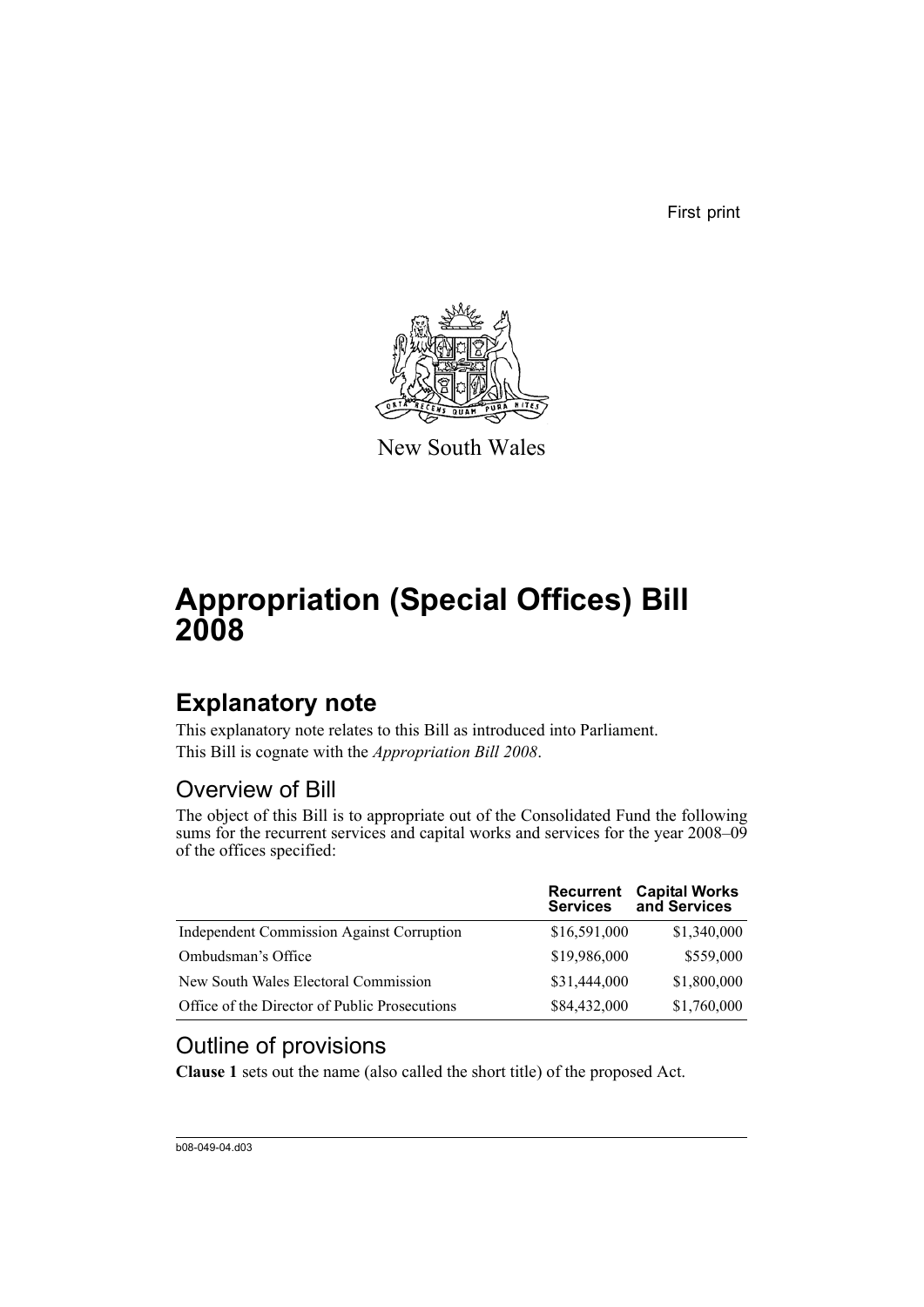Appropriation (Special Offices) Bill 2008

Explanatory note

**Clause 2** provides for the commencement of the proposed Act on 1 July 2008.

**Clause 3** makes provision for interpretation of references to the 2008–09 financial year and other matters of interpretation.

**Clauses 4–7** provide for the appropriations for the year 2008–09 in respect of the offices mentioned in the Overview, in the amounts described in the Overview. The total amounts appropriated are:

- (a) \$152,453,000 for recurrent services, and
- (b) \$5,459,000 for capital works and services.

**Clause 8** enables the Treasurer to authorise payment for a purpose in excess of the sum appropriated for the purpose, in specified circumstances.

**Clause 9** allows that function to be delegated by the Treasurer.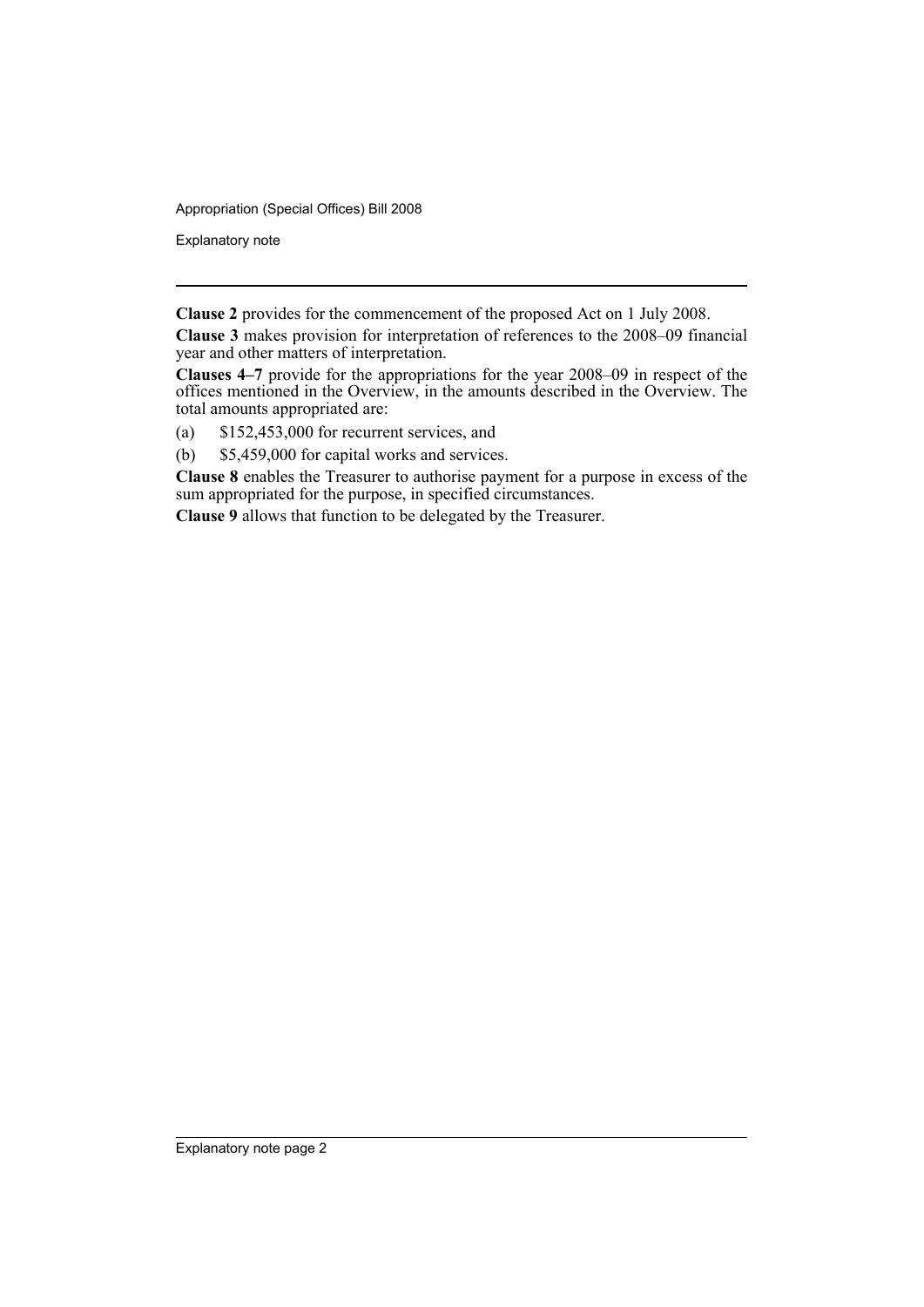First print



New South Wales

# **Appropriation (Special Offices) Bill 2008**

## **Contents**

|        |                                                                                                                    | Page |
|--------|--------------------------------------------------------------------------------------------------------------------|------|
|        | Name of Act                                                                                                        |      |
| 2      | Commencement                                                                                                       | 2    |
| 3      | Interpretation                                                                                                     | 2    |
| 4      | Appropriation from Consolidated Fund 2008–09 for<br>recurrent services of certain offices                          | 2    |
| 5      | Appropriation from Consolidated Fund 2008–09 for capital<br>works and services of certain offices                  | 2    |
| 6      | Premier                                                                                                            | 3    |
|        | <b>Attorney General</b>                                                                                            | 3    |
| 8<br>9 | Variation of authorised payments from Consolidated Fund<br>Appointment of person to carry out the functions of the |      |
|        | Treasurer under section 8                                                                                          |      |
|        |                                                                                                                    |      |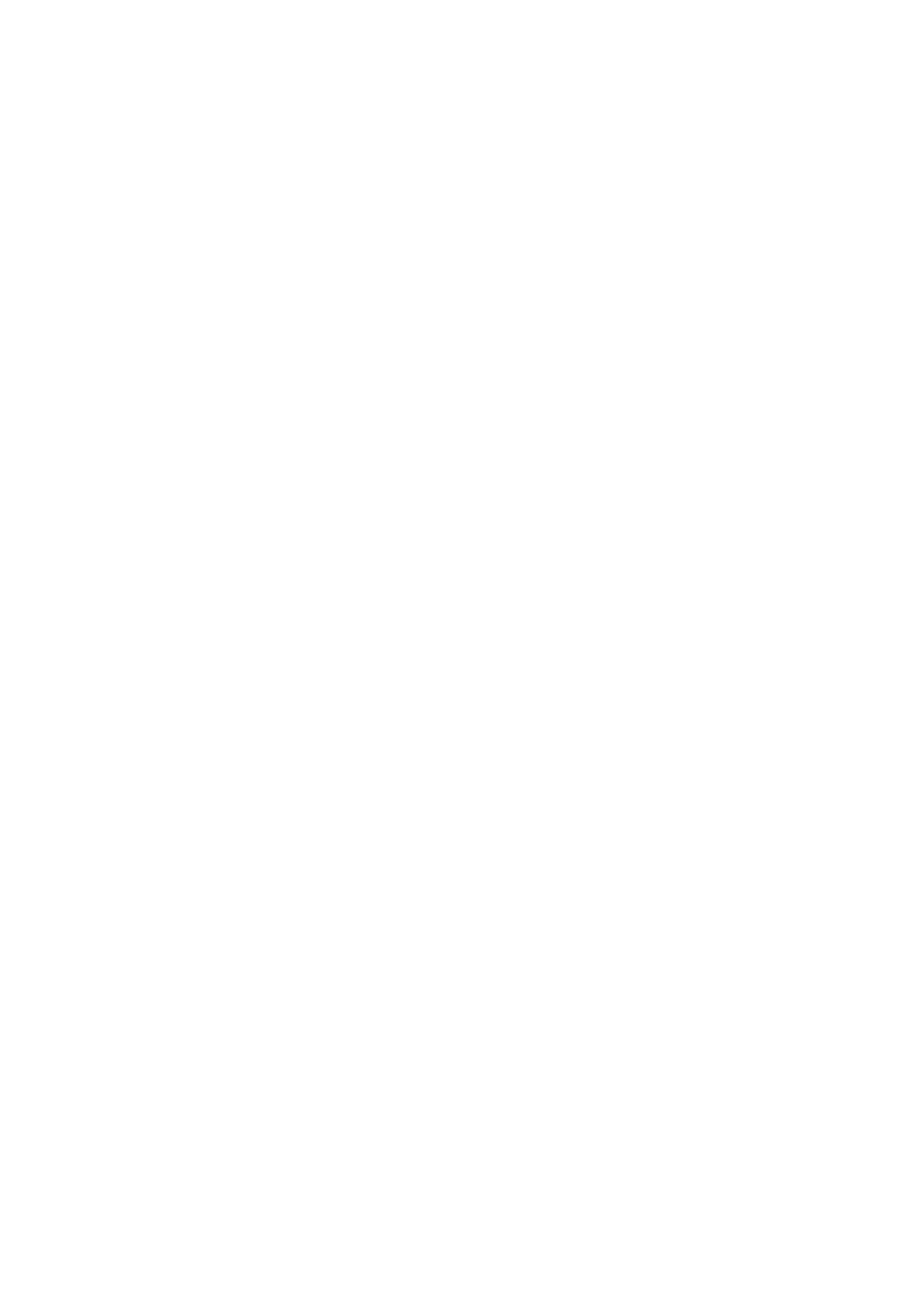

New South Wales

# **Appropriation (Special Offices) Bill 2008**

No , 2008

## **A Bill for**

An Act to appropriate out of the Consolidated Fund sums for the recurrent services and capital works and services of certain offices for the year 2008–09.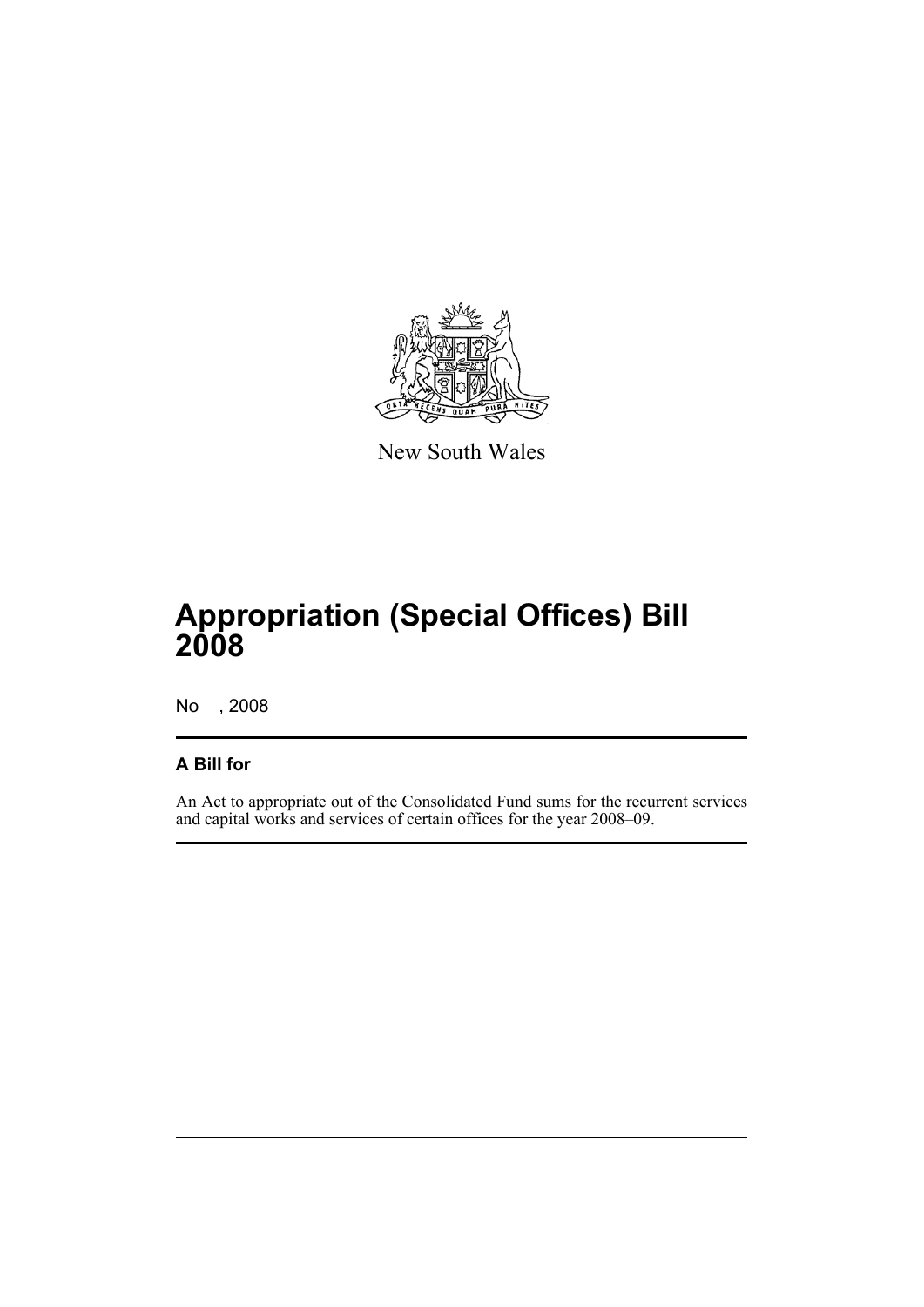|                |     | The Legislature of New South Wales enacts:                                                                                                                                                                                                                                                                                                                      | $\mathbf{1}$               |
|----------------|-----|-----------------------------------------------------------------------------------------------------------------------------------------------------------------------------------------------------------------------------------------------------------------------------------------------------------------------------------------------------------------|----------------------------|
| 1              |     | <b>Name of Act</b>                                                                                                                                                                                                                                                                                                                                              | $\overline{2}$             |
|                |     | This Act is the <i>Appropriation (Special Offices) Act 2008</i> .                                                                                                                                                                                                                                                                                               | 3                          |
| $\overline{2}$ |     | <b>Commencement</b>                                                                                                                                                                                                                                                                                                                                             | 4                          |
|                |     | This Act commences or is taken to have commenced on 1 July 2008.                                                                                                                                                                                                                                                                                                | 5                          |
| 3              |     | Interpretation                                                                                                                                                                                                                                                                                                                                                  | 6                          |
|                | (1) | In this Act, a reference to the year 2008–09 is a reference to the year<br>from 1 July 2008 to 30 June 2009.                                                                                                                                                                                                                                                    | 7<br>8                     |
|                | (2) | A reference in the <i>Public Finance and Audit Act 1983</i> to an or the<br>Appropriation Act includes a reference to this Act.                                                                                                                                                                                                                                 | 9<br>10 <sup>°</sup>       |
| 4              |     | Appropriation from Consolidated Fund 2008-09 for recurrent services of<br>certain offices                                                                                                                                                                                                                                                                       | 11<br>12 <sup>2</sup>      |
|                | (1) | Out of the Consolidated Fund there are hereby appropriated the sums<br>identified in sections 6 and 7, as the sums appropriated by this Act for<br>recurrent services, which sums may be issued and applied for or towards<br>the several uses and purposes expressed in those sections for recurrent<br>services for the year 2008–09.                         | 13<br>14<br>15<br>16<br>17 |
|                | (2) | The total sum appropriated out of the Consolidated Fund for recurrent<br>services for the year 2008–09, in accordance with the provisions of<br>sections 6 and 7, is the sum of $$152,453,000$ .                                                                                                                                                                | 18<br>19<br>20             |
|                | (3) | Any amounts expended for recurrent services under section 25 of the<br><i>Public Finance and Audit Act 1983</i> or any Supply Act on or after 1 July<br>2008 and before the date of assent to this Act are taken to have been<br>expended out of such of the sums for recurrent services set out in<br>sections 6 and 7, as may be determined by the Treasurer. | 21<br>22<br>23<br>24<br>25 |
| 5              |     | Appropriation from Consolidated Fund 2008-09 for capital works and<br>services of certain offices                                                                                                                                                                                                                                                               | 26<br>27                   |
|                | (1) | Out of the Consolidated Fund there are hereby appropriated the sums<br>identified in sections 6 and 7, as the sums appropriated by this Act for<br>capital works and services, which sums may be issued and applied for<br>or towards the several uses and purposes expressed in those sections for<br>capital works and services for the year 2008–09.         | 28<br>29<br>30<br>31<br>32 |
|                | (2) | The total sum appropriated out of the Consolidated Fund for capital<br>works and services for the year 2008–09, in accordance with the<br>provisions of sections 6 and 7, is the sum of \$5,459,000.                                                                                                                                                            | 33<br>34<br>35             |
|                | (3) | Any amounts expended for capital works and services under section 25<br>of the <i>Public Finance and Audit Act 1983</i> or any Supply Act on or after                                                                                                                                                                                                           | 36<br>37                   |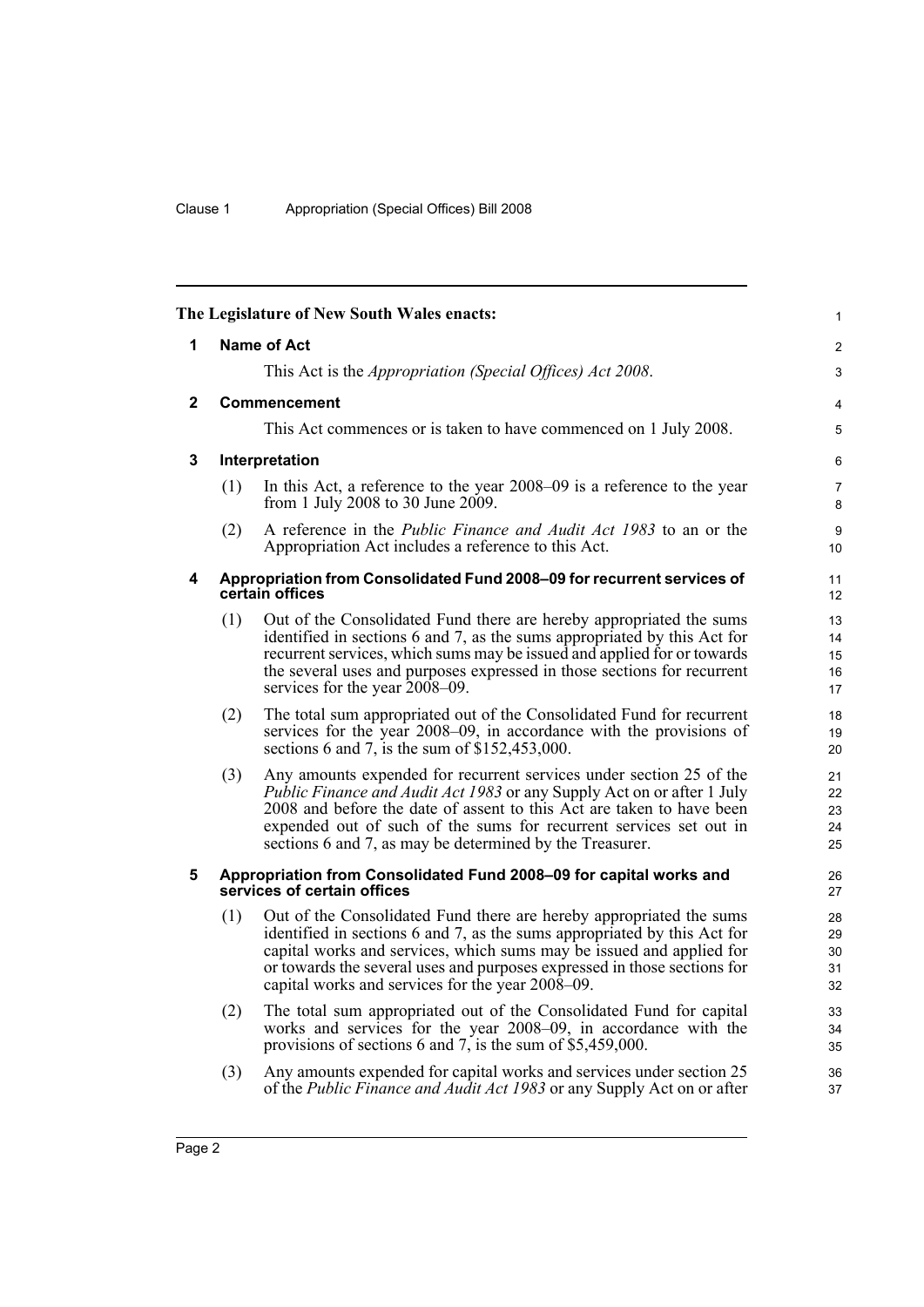1 July 2008 and before the date of assent to this Act are taken to have been expended out of such of the sums for capital works and services set out in sections 6 and 7, as may be determined by the Treasurer.

#### **6 Premier**

(1) RECURRENT SERVICES: The sum of \$68,021,000 is hereby appropriated to the Premier for the recurrent services of the following:

|     |                                                  | \$,000 |
|-----|--------------------------------------------------|--------|
| 01. | <b>Independent Commission Against Corruption</b> | 16,591 |
| 02  | Ombudsman's Office                               | 19.986 |
| 03. | New South Wales Electoral Commission             | 31,444 |
|     | Total, Recurrent Services                        | 68,021 |
|     |                                                  |        |

(2) CAPITAL WORKS AND SERVICES: The sum of \$3,699,000 is hereby appropriated to the Premier for the capital works and services of the following:

|                 |                                                  | v.vvv |
|-----------------|--------------------------------------------------|-------|
| 01.             | <b>Independent Commission Against Corruption</b> | 1.340 |
| 02 <sup>2</sup> | Ombudsman's Office                               | 559   |
| 03.             | New South Wales Electoral Commission             | 1,800 |
|                 | Total, Capital Works and Services                | 3.699 |
|                 |                                                  |       |

### **7 Attorney General**

(1) RECURRENT SERVICES: The sum of \$84,432,000 is hereby appropriated to the Attorney General for the recurrent services of the following:

|    |                                               | \$.000 |
|----|-----------------------------------------------|--------|
| 01 | Office of the Director of Public Prosecutions | 84.432 |
|    | Total, Recurrent Services                     | 84.432 |

**\$,000**

10

7 8 9

11

12 13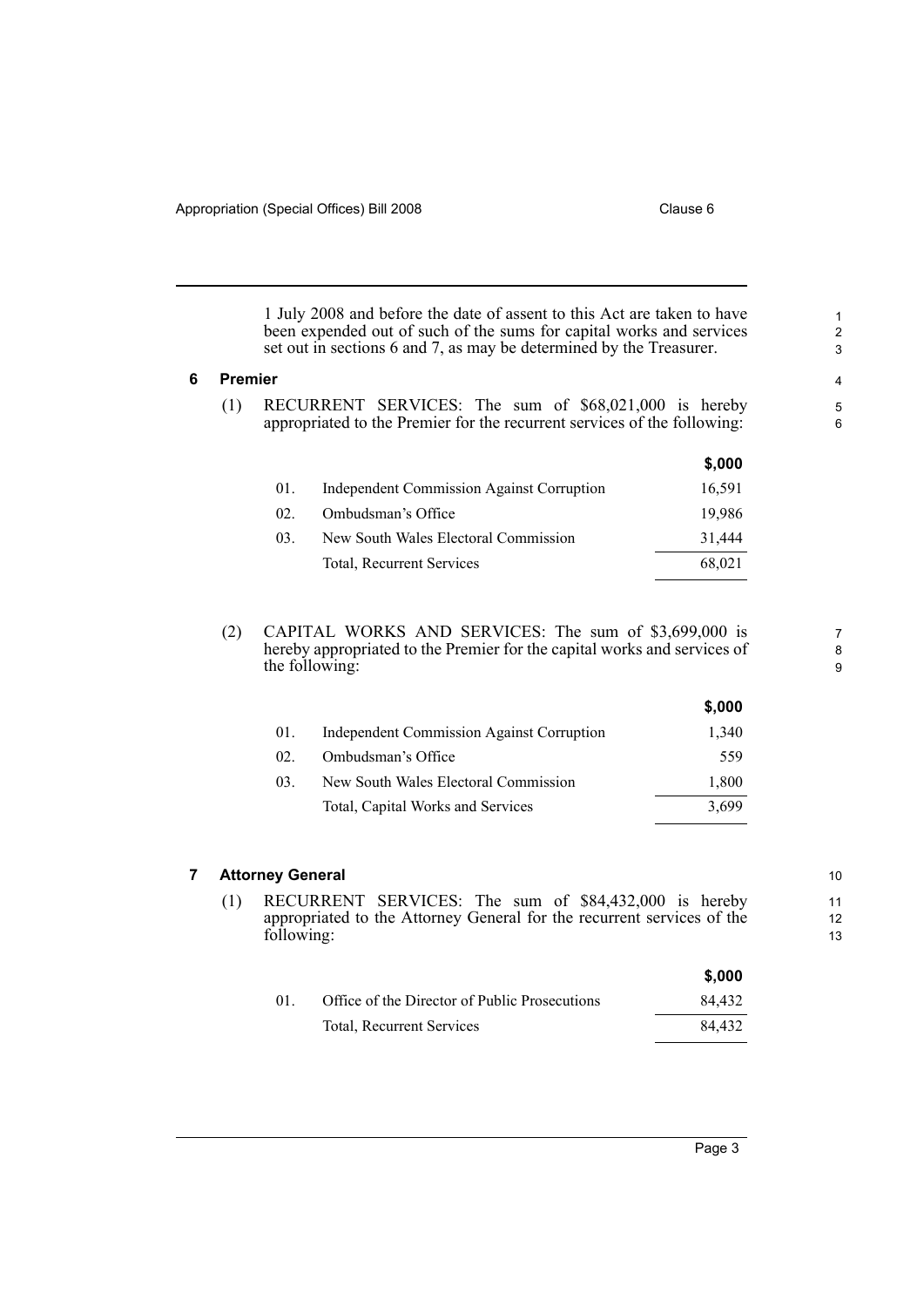(2) CAPITAL WORKS AND SERVICES: The sum of \$1,760,000 is hereby appropriated to the Attorney General for the capital works and services of the following:

|        |                                               | \$,000 |
|--------|-----------------------------------------------|--------|
| $01$ . | Office of the Director of Public Prosecutions | 1.760  |
|        | Total, Capital Works and Services             | 1.760  |

1 2 3

## **8 Variation of authorised payments from Consolidated Fund**

- (1) In this section, *purpose* means a purpose specified in section 6 or 7 in relation to a Minister to which a sum is appropriated for recurrent services or for capital works and services.
- (2) Payment of a sum appropriated under section 6 or 7 for a purpose may not be made in excess of the sum specified for the purpose, except as provided by this section or Division 4 of Part 2 of the *Public Finance and Audit Act 1983*.
- (3) If the exigencies of government so require, the Treasurer may authorise the payment of a sum in excess of the amount specified for a purpose, but only if an equivalent sum is not paid out for another purpose, whether the other purpose is specified in relation to the same or a different Minister, subject to subsection (4).
- (4) A sum appropriated for recurrent services may only be paid out for recurrent services and a sum appropriated for capital works and services may only be paid out for capital works and services.
- (5) This section does not apply to sums appropriated by another Act.
- (6) This section does not enable the Treasurer to authorise the payment of a sum in augmentation of, or as an addition to, any salary or wages the amount of which has been fixed by law.
- (7) The Treasurer is to inform the Auditor-General of every authorisation given under this section.
- (8) An authorisation under this section may be given before or after the relevant payment is made.

## **9 Appointment of person to carry out the functions of the Treasurer under section 8**

(1) The Treasurer may appoint a person to carry out the Treasurer's functions under section 8.